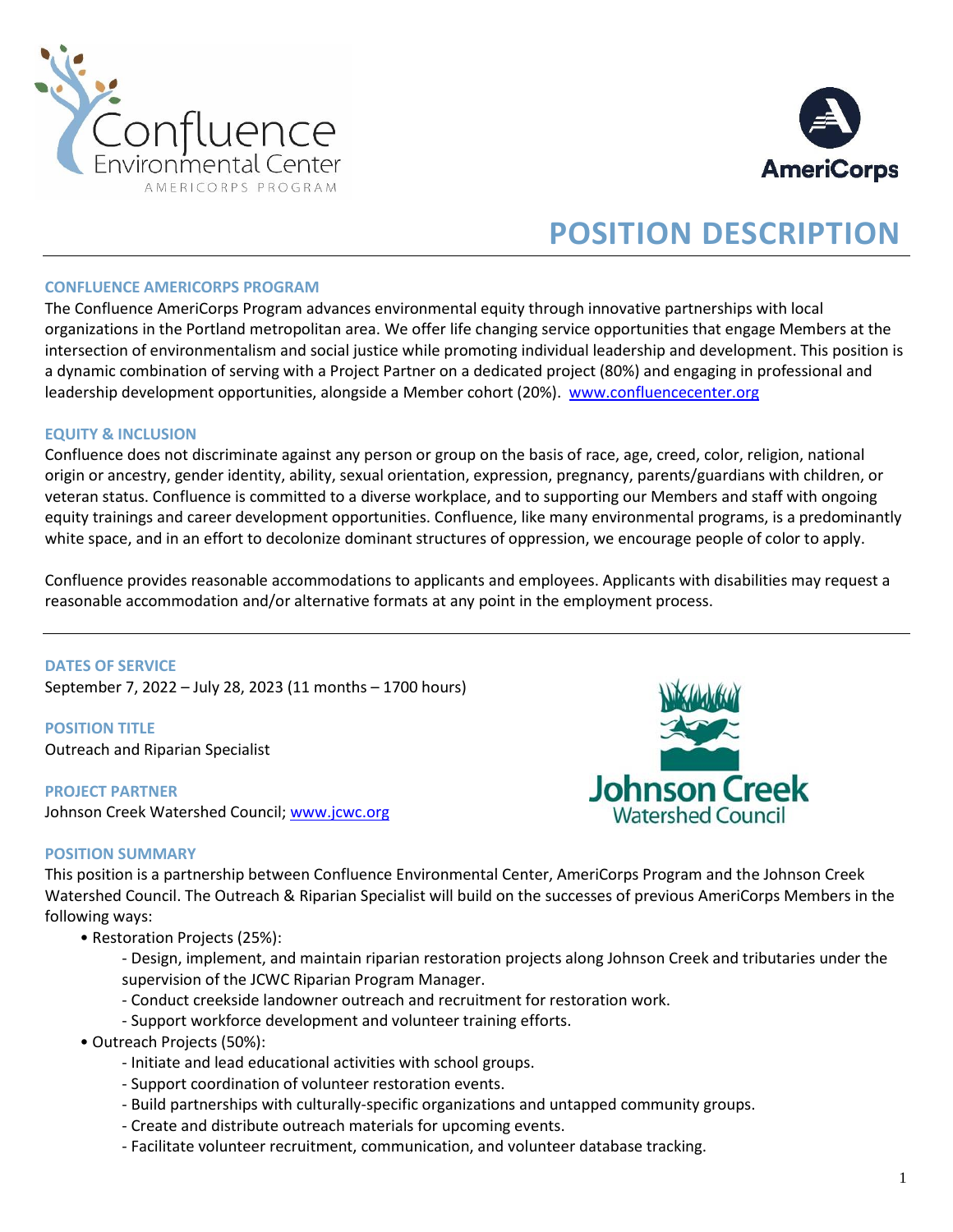- Recruit cohorts of watershed interns.

• Community Science (5%):

- Support wildlife survey projects and help plan and host educational community events.

The Member will participate in Confluence led leadership development activities which include: Leadership Development Training Series, completing a Change Agent Project (CAP), team meetings, National Service events and other self-directed development opportunities (20%).

## **ESSENTIAL FUNCTIONS (to include, but not limited to):**

- Serve with the JCWC Volunteer Program Manager to plan, recruit for, and coordinate volunteer events at sites identified for volunteer stewardship.
- Recruit, coordinate with, and lead educational groups in service-learning projects as COVID permits; use existing or create new curriculum as needed.
- Design, implement, and maintain riparian reforestation projects along Johnson Creek and tributaries, working with partners (Portland Parks and Recreation, City of Gresham, Wisdom of the Elders, AmeriCorps NCCC) as appropriate; conduct initial site assessments and develop planting, monitoring, and weed management plans; order plants and supplies; track and report results and expenditures.
- Conduct project monitoring and reporting at completed and ongoing restoration projects e.g. photomonitoring, vegetation cover transects.
- Conduct outreach and recruit private landowners for restoration projects as a technical resource, offering trainings with a goal of increasing participation in long-term maintenance, including tours/restoration showcases on private property to encourage peer-to-peer sharing.
- Support social media and website maintenance.
- Manage the tool room, help maintain a clean office, attend meetings, respond to emails, etc.
- Complete and submit all necessary paperwork and reports in a timely manner; attend and complete all training and service requirements; wear Confluence uniform and/or appropriate identifiers and required safety gear while performing service or attending official events.

# **POSITION REQUIREMENTS**

- Background (education or specific experience) in natural resource management, botany, river restoration, or a related field, ideally including familiarity with Johnson Creek Watershed flora (native and invasive) and Pacific Northwest restoration strategies and species.
- Experience conducting educational activities with youth.
- Experience with managing multiple projects/tasks; ability to prioritize, meet multiple deadlines.
- Ability to lift and carry up to 50 pounds, walk uneven terrain through adverse conditions (hot/dry, cold/wet), and serve occasionally on evenings and weekends.
- Computer Proficiency: Microsoft Office Suite, Gmail, photo downloading, basic file organization.
- Willingness/openness to learn about and discuss racial equity and social justice issues.
- Ability to serve as part of a diverse team.
- Regular and reliable attendance and dependability.
- AmeriCorps Members must be: 18 years of age or older at beginning of service term; U.S. citizen, national or lawful permanent resident; in possession of a high school diploma or equivalent, or commit to earning one prior to receiving education award; able to commit to the full term of service; able to successfully pass a fingerprint criminal history background check and satisfactory report from the National Sex Offender Public Website (NSOPW) prior to the start of the position.

## **PREFERRED QUALIFICATIONS**

- Experience designing, installing, and maintaining riparian restoration projects.
- Experience managing volunteers, youth work-crews, and/or contractors.
- Spanish, Russian, Vietnamese, Chinese, or other language proficiency.
- Experience working with low-income communities and/or communities of color.
- Digital mapping experience, including in ArcGIS.
- Database management (Salesforce, Vertical Response, or similar).
- Familiarity with Wordpress, social media, and/or graphic design.